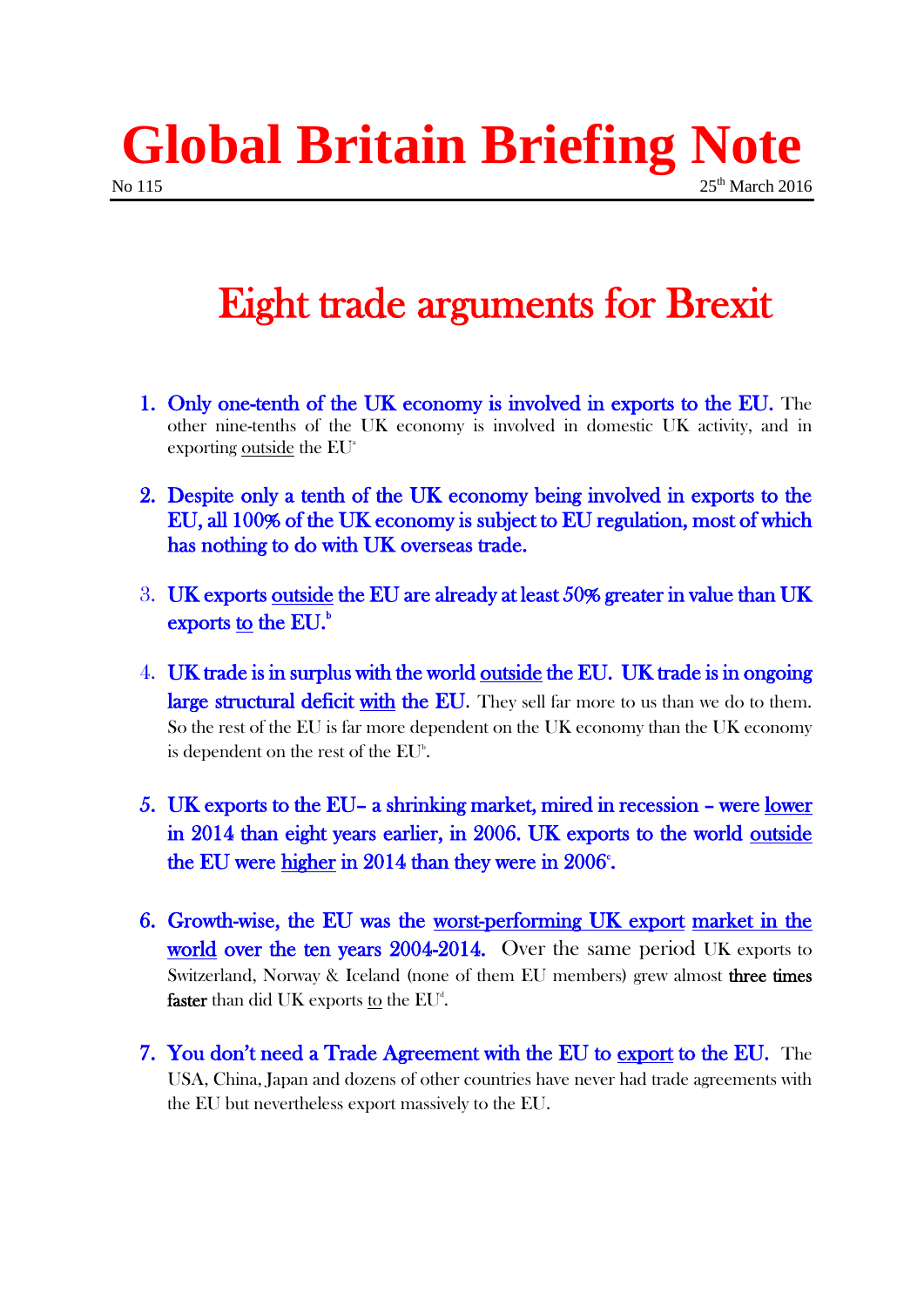8. Following a Leave vote the EU is legally-bound (under Article 50 of its own Lisbon Treaty) to negotiate trading arrangements with the UK. Even in the absence of post-Brexit EU-UK trade arrangements, the rules of the World Trade Organisation provide the international legal framework within which free trade would continue between the UK and remaining EU countries – and the rest of the world.

## **References**

a) Professor Patrick Minford and his team at Cardiff University estimate that 9% of the UK economy is involved in exporting to the EU. House of Commons Foreign Affairs Select Committee, 3<sup>rd</sup> November 2015.

Global Britain estimates that ten per cent of the UK economy is involved in exports to the EU: [www.globalbritain.co.uk](http://www.globalbritain.co.uk/) > Archive > Briefing Note No 22.

Further confirmation is (inadvertently) given by the January/February 2016 newsletter from the Pro-EU campaign's "Europe & You", whose first "Six Key Facts says "…..3 million UK jobs are linked to our trade with the EU – that's one in every ten UK jobs". In other words, nine-tenths of UK jobs are NOT linked to UK trade with the EU.

- b) Global Britain Briefing Note No 108: "UK Exports outside the EU already 50% greater than UK Exports to the EU" [www.globalbritain.co.uk](http://www.globalbritain.co.uk/) > Briefing Notes > No 108.
- c) Global Britain Briefing Note No 109: "Failing EU handicaps UK Exports" [www.globalbritain.co.uk](http://www.globalbritain.co.uk/) > Briefing Notes > No 109.
- d) Global Britain Briefing Note No 110: "Growth in UK exports: EU bottom of class" [www.globalbritain.co.uk](http://www.globalbritain.co.uk/) > Briefing Notes > No 110.
- e) Global Britain Briefing Note No 85: "Britain & the EU: if "Out", How ?" [www.globalbritain.co.uk](http://www.globalbritain.co.uk/) > Briefing Notes > No 85.

At the time of writing, March 2016, the latest available full-year export & import data, published by the Office for National Statistics & used in this note, is for calendar year 2014. Comparable data for calendar year 2015 is scheduled to be published in June 2016.